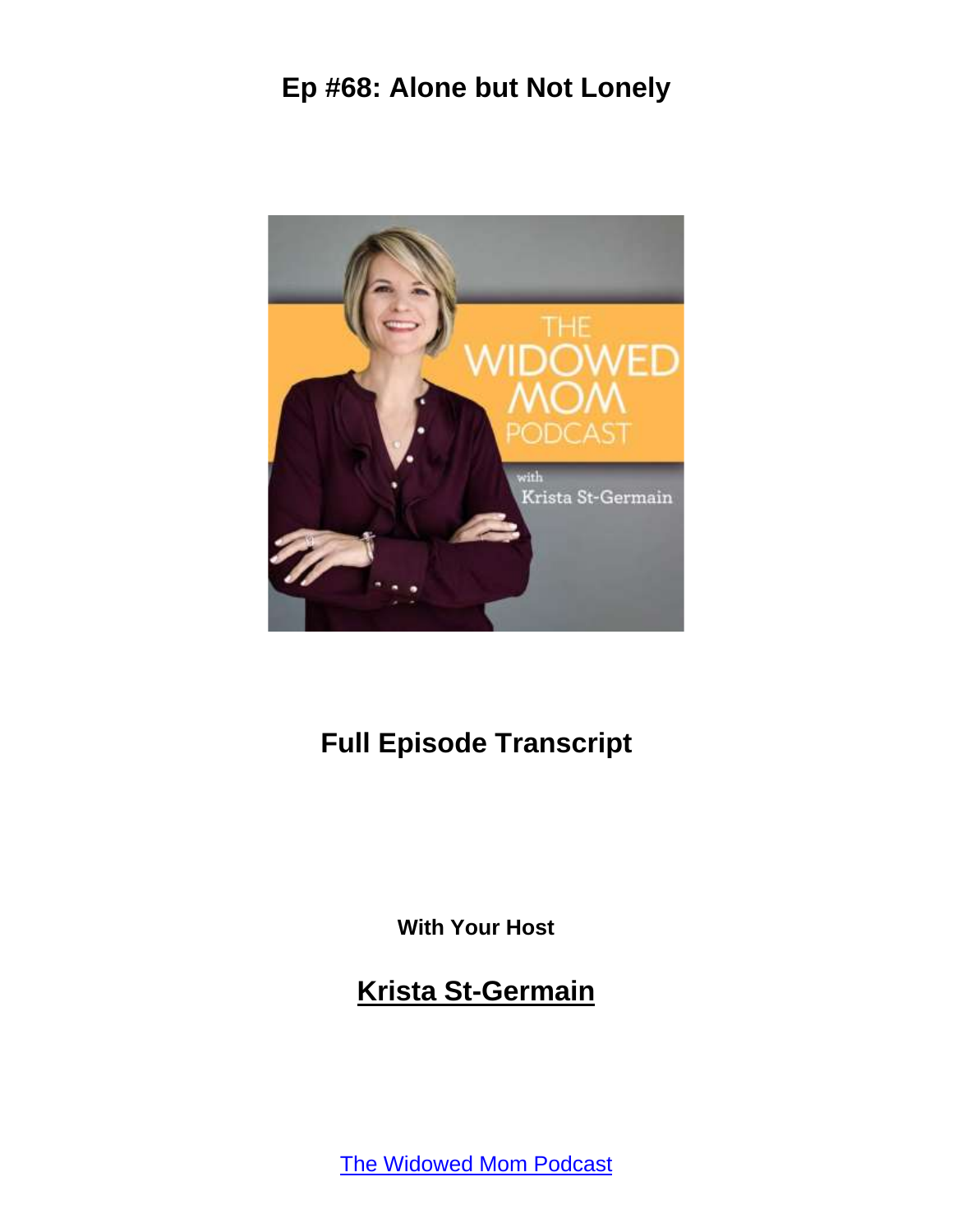**Krista:** Welcome to *The Widowed Mom Podcast,* episode 68, *Alone but Not Lonely.*

**Female Announcer:** Welcome to *The Widowed Mom Podcast,* the only podcast that offers a proven process to help you work through your grief, to grow, evolve, and create a future you can truly look forward to. Here's your host, Master Certified Life Coach, grief expert, widow, and mom, Krista St-Germain.

**Krista:** Hey there, welcome to another episode of a podcast. How are you doing? I've been having some fun getting ready to do a retreat, a virtual retreat, unfortunately. I was hoping it could be in person, but it's going to be virtual because of COVID and it is for the members of my Mom Goes On Masters Program. Those are ladies who have completed my Mom Goes On Program, they have graduated from the six months that we spent together and they wanted to keep going and keep learning and keep creating that next chapter. So, I created a Masters Program for them.

So, we're doing a fun virtual retreat and I'm getting ready for that and I've got a few fun things up my sleeve. So, that's happening and then also I'm having a lot of fun with this September prize challenge that I'm doing. So, if you're listening to this podcast in September, which you are if you're listening when it comes out, and you are wanting to play along in the fun and potentially win this gorgeous Baroque pearl necklace, you can either get it in 14K gold or silver, but I love it. It's this beautiful little pearl necklace that is called Grit and it comes with a card which I read in the last episode.

But one of the things it says that, "To the woman who wears this necklace is unstoppable and she knows it's not what happens, but how she chooses to respond with perseverance in her mind and passion in her heart." I just love that so much, so if you want a chance to win that necklace then play along with us and all you have to do is just do a little screengrab on your phone as you're listening to the podcast and then post it on Instagram and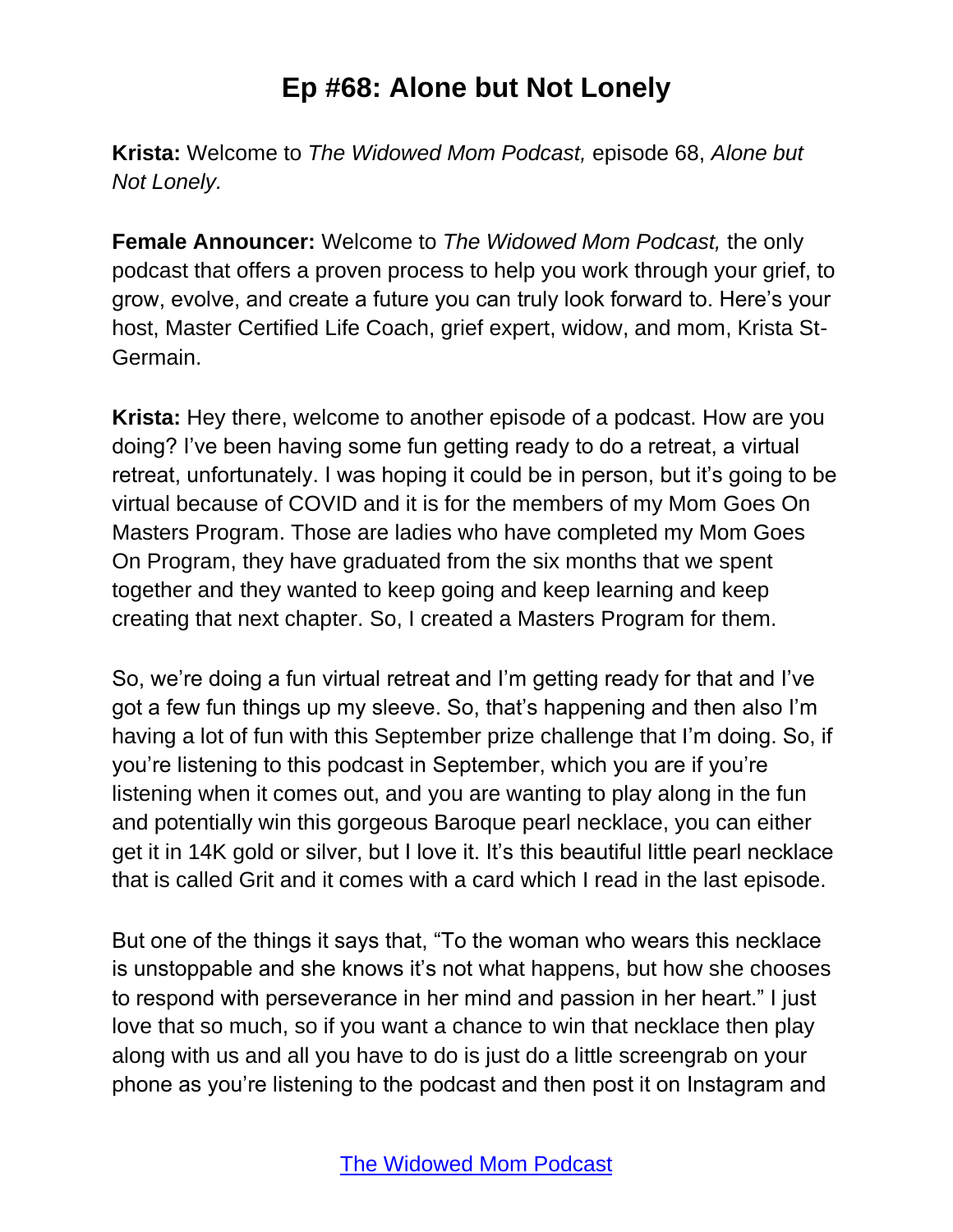tag me @LifeCoachKrista and I will see it. Then, if we aren't friends we can become friends and get to know each other over Instagram and then my hope is that it's just another way to let widowed moms know about this podcast because there's 11 million widows just in the United States alone and most of them are not feeling supported as they want to and I want to get this podcast out to them.

So, play along, screengrab, every time you do it, I will enter you to win and one lucky listener will get this beautiful Grit necklace. Before we do today's podcast episode*, Alone but Not Lonely*, I'm going to read a quick little listener shoutout and I just realized I went to get a listener shoutout and as I was reading through it I realized I know this person. She didn't use her full name in the podcast review and when she wrote this review she wasn't someone I knew, but now I know her because she's in my Mom Goes On six-month group coaching program.

Let me read you her review. It means a lot more to me now that I'm actually working with her and I know her story and I'm already seeing her make such amazing progress, but I'm going to read it to you. So, the title of her review was, "The Very Best" and she wrote, "July of last year our beloved puppy of 12 years died. Two months later our mother-in-law who lived with us for 10 years died, and two months after that, the day before Thanksgiving, our 15<sup>th</sup> anniversary, my sweet, wonderful husband died. Grief-stricken is an understatement.

"We have six kids between us and 15 grandkids. Ken was this amazing 6'5" man with a heart as huge as he is. With the whole family grieving it's hard to know what to do and how to help. I've been lost and heartbroken in my grief. I have been seeing a therapist yet hasn't been helping as much as I'm needing. I found Krista and it's this amazing door opening. She's touched on topics that haven't been able to recognize or name which have been causing me challenges so I listen to them every day.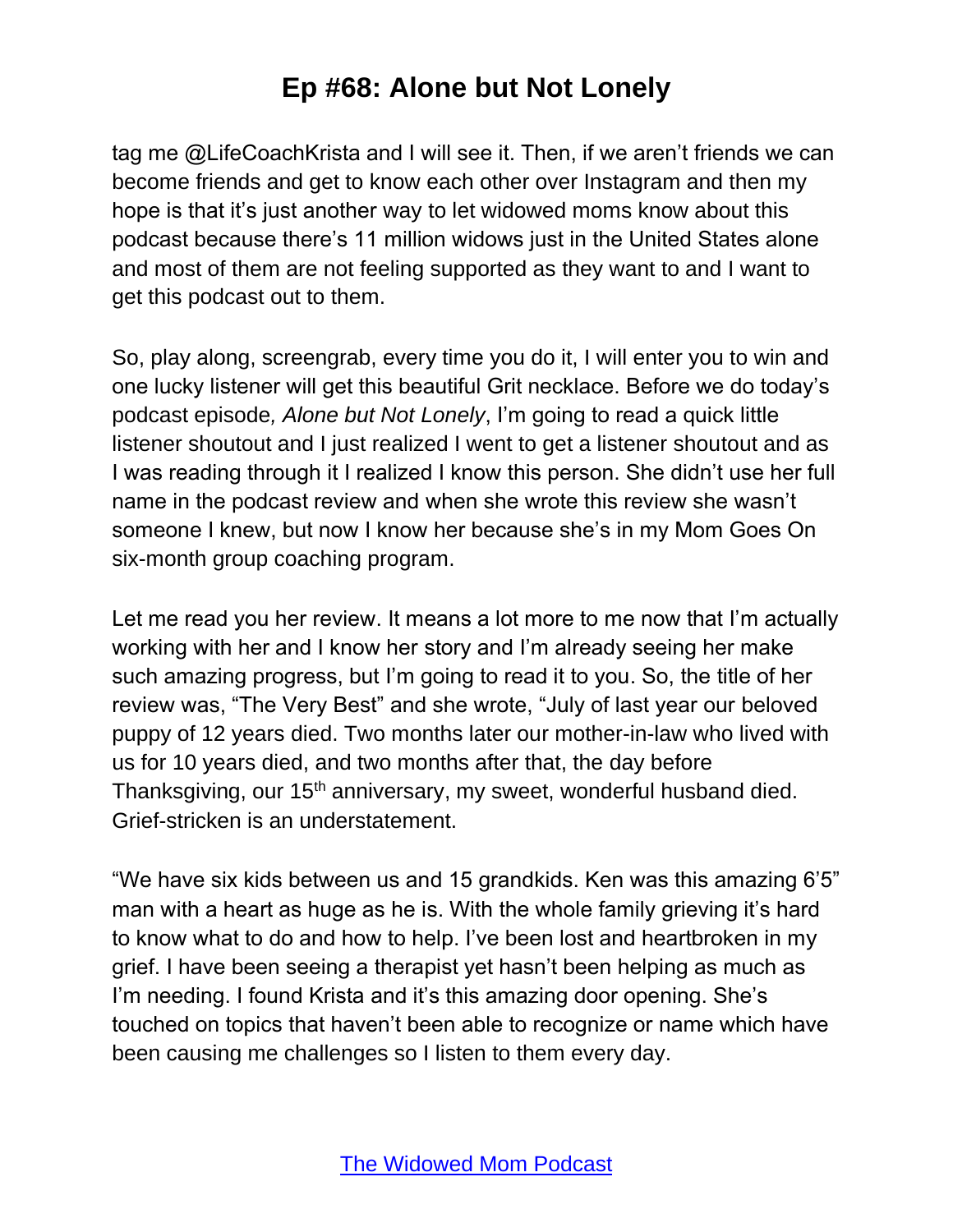"It's been so helpful and I feel the years I have left may still have some joy and happiness."

I have to tell you guys reading this and knowing it was actually written before this woman, who I won't name because she didn't give me permission, but before she joined my program and watching how far she's already come, you guys, it's exactly why I do this work and it makes me so happy. So, so happy, so you know who you are and I am so proud of you and I just want you to keep showing up for yourself, keep doing the work. You're doing it, right? And the changes that you're experiencing aren't because of me, they're because you have invested in yourself and you are doing the work. So, take full credit, okay?

All right, let's talk about loneliness. I used to keep a tally. Whenever anyone is applying to work with me I have them fill out a questionnaire and one of the questions I ask is, "What are the most common three emotions that you're feeling?" I used to keep a tally on this just because I was curious to know what the trends were and are, and loneliness was always right there near the top.

So, I know this is an issue that a lot of us have dealt with or are dealing with. My approach to loneliness is maybe just a little bit different than most. I have a slightly unique perspective and it's not because I don't think that some of what other people share about loneliness is bad advice or that their strategies aren't advisable and good to try because I do, but most of us have already heard that we should get a cat or a dog or get a plant or try new things or connect with new people and get off of social media and get out in public.

We've heard these things and they're not bad pieces of advice, but I just want to go a little bit beyond that. I want to talk to you about three myths about loneliness. Three things that I think are just misunderstood about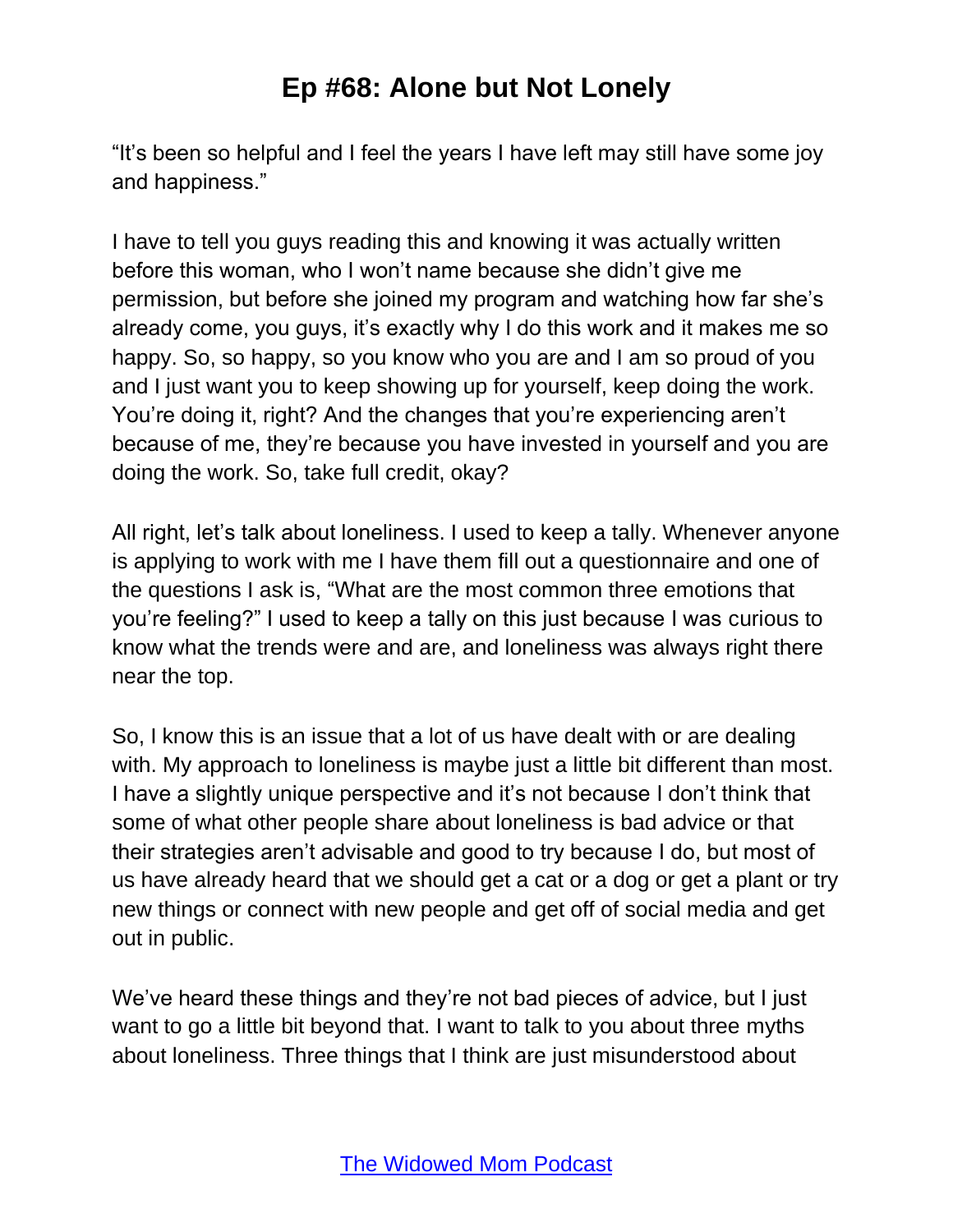loneliness and I think once you understand these three things you can change your experience of it.

So, I want to start by defining loneliness, what is it? There's two definitions I want to share with you. One of them, I think, contributes to the misunderstandings that I'm going to share with you. The second one I like much more.

The first one came from Merriam-Webster and I think this is part of the problem, not that it's Merriam-Webster's fault, but this is the popular way that we look at loneliness and it says, the definition of lonely, "1A) Being without company, lone, i.e. Too many lonely nights at home. Cut off from others, solitary, i.e. The train stopped frequently at lonely little stations. Not frequented by human beings, desolate, i.e. A lonely spot in the woods. And sad from being alone, lonesome, i.e. He was feeling lonely without his wife and children."

Do you notice that everything about that definition has to do with what's happening outside a person, right? Blames the emotion on the circumstance. Now, here's the definition that I think is more accurate, more useful for us and it comes from *Psychology Today*.

"Loneliness is the state of distress of discomfort that results when one perceives a gap between one's desires for social connection and the actual experiences of it. Even some people who are surrounded by others throughout the day or are in a long-lasting marriage still experience a deep and pervasive loneliness."

I'm going to read part of that again. "Loneliness is the state of distress or discomfort that results when one perceives a gap between one's desires for social connection and actual experiences of it." Okay, can you see the difference?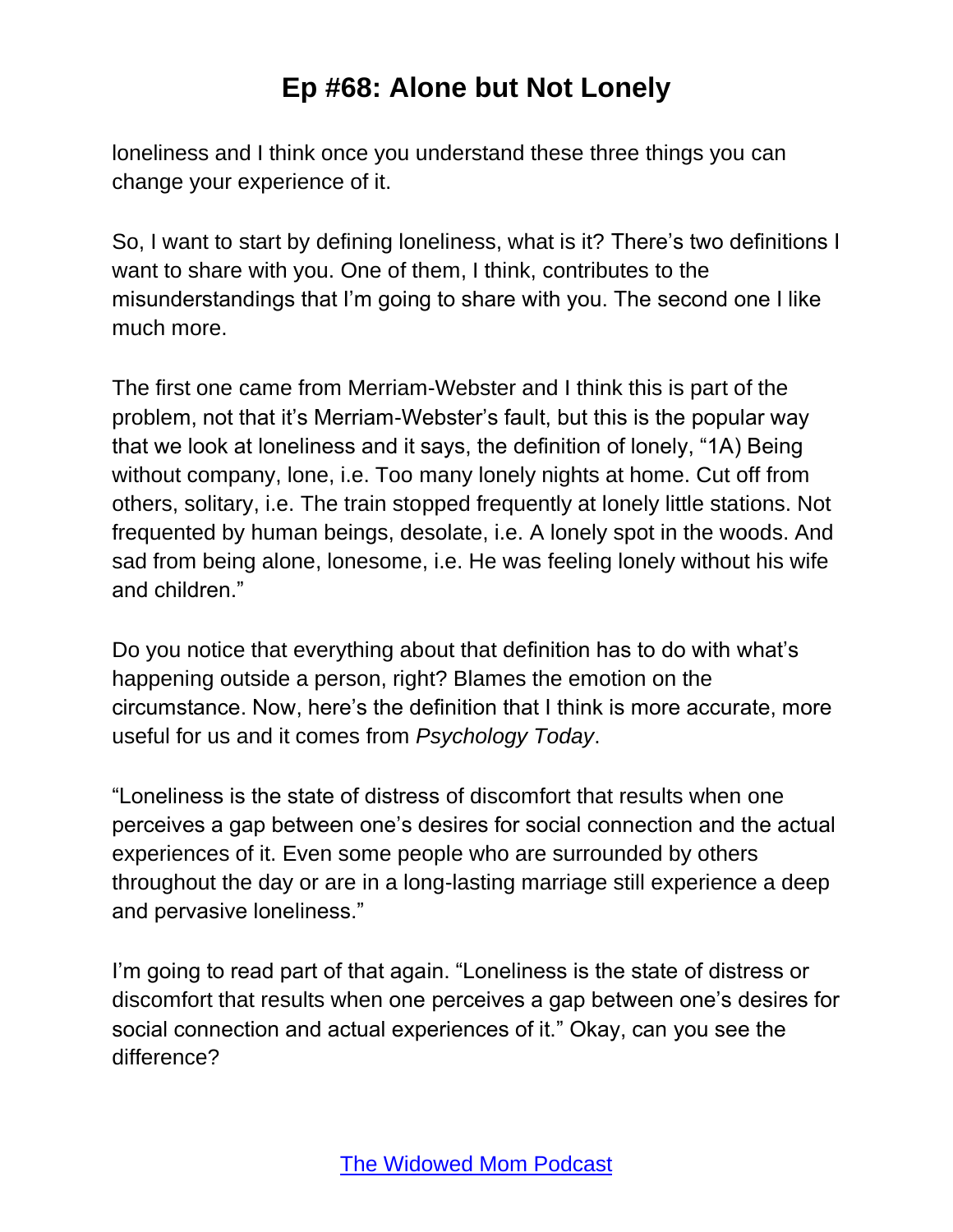The Merriam-Webster definition tells us that the problem is that we're cut off from others, we don't have other people around us, we're not frequented by human beings. We are physically by ourselves.

The other definition that I like attributes loneliness to the perceived gap between our desire for connection and our actual experience of it. So, I want to dive into that more specifically. I read a *New York Times* article from earlier this spring and Julianne Holt-Lunstad, a professor of psychology and neuroscience at Brigham Young has studied loneliness extensively and she was quoted in this article and what she found that loneliness can lead to serious consequences.

In fact, one of her studies found that lacking any social connection may be comparable to smoking up to 15 cigarettes per day as a risk factor for mortality. Another study found that loneliness increases the risk of an earlier death by 26%, 26% earlier death. She also found that social isolation, loneliness and living along exceed the risks of death associated with obesity, physical activity, and air pollution.

I say this not to worry you, I say this to say let's take loneliness seriously. Let's consider what we can actually do about it. What we can actually do about it might not be what you think. Also, according to a survey that was done by Stigna in January of 2020, so this was pre-COVID, survey of 10,000 Americans ages 18 and over, 61% of adults, so that's 3 in 5 reported that they're lonely. This is pre-COVID and these people are not necessarily even widows, nothing about that type of data was a part of the survey results.

So, 10,000 Americans surveyed, 61% of adults, 3 in 5, reported that they're lonely. So, this is something we want to pay attention to. It's not just us as widows, but it is something we want to pay attention to because clearly there are consequences not only to the way that we feel and our enjoyment of life, but to our physical well-being.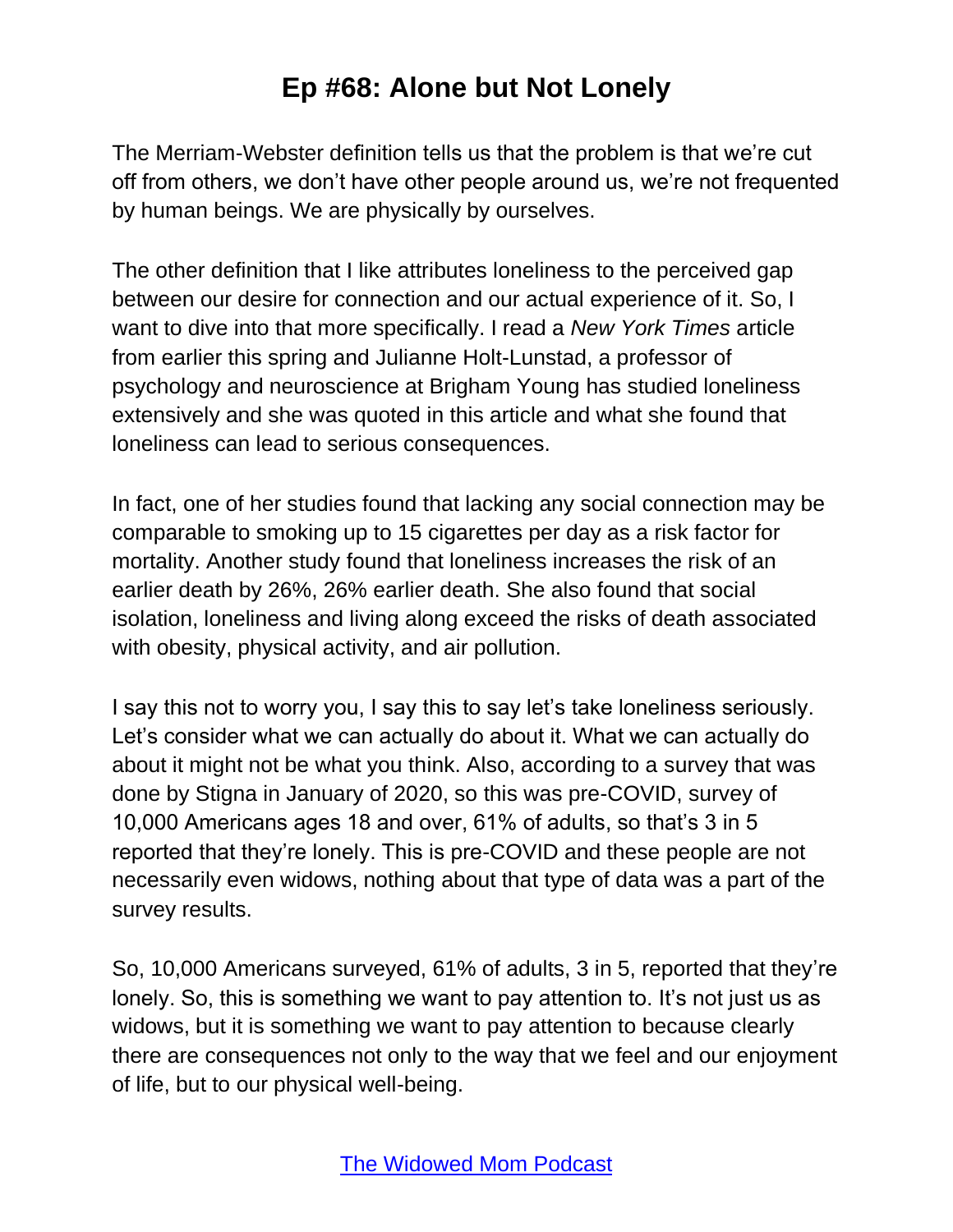Okay, so, three myths of loneliness that I want to share with you, the first one is that you are a lonely person. We describe loneliness sometimes as though it's who we are. It's not who we are. You are not a lonely person. If you are defining yourself as a lonely person please listen to me. You are not a lonely person. Loneliness is a part of your human experience. It's an experience you're having. Let's not make it more than it is. Let's not define ourselves by any one emotion.

Overidentifying with loneliness and making it part of our identity makes it stronger, makes it more difficult to manage, makes it more difficult to change. So, I want to offer that describing yourself as a lonely person is inaccurate and it doesn't serve you. We're humans and loneliness can be a part of our human experience, but it doesn't need to define us and we aren't served by identifying as lonely people.

So, I want to offer that myth number one that there's no such thing as a lonely person. There are people experiencing loneliness. The second thing is that loneliness doesn't come from where we think it comes from because we think loneliness comes from our partner's death. We think loneliness comes from something outside of us. It's not true.

Loneliness just like happiness is an inside job. It comes from the way that we think and this is good news. It's not to say that you're doing anything wrong if you feel lonely. Don't hear me say that at all. Believe me, I have felt lonely many times, but what is causing the loneliness doesn't exist outside of you which means the solution is also not outside of you.

Where we get caught is that we think that loneliness is caused by our relationship status, by what's happened to us in life, by the death of our partner. We think it's caused by the lack of a relationship or by the amount of time we spend with people in relationships. If that's where we think loneliness comes from, somewhere outside of us, and the solution then also exists outside of us then often we end up trying to solve an unsolvable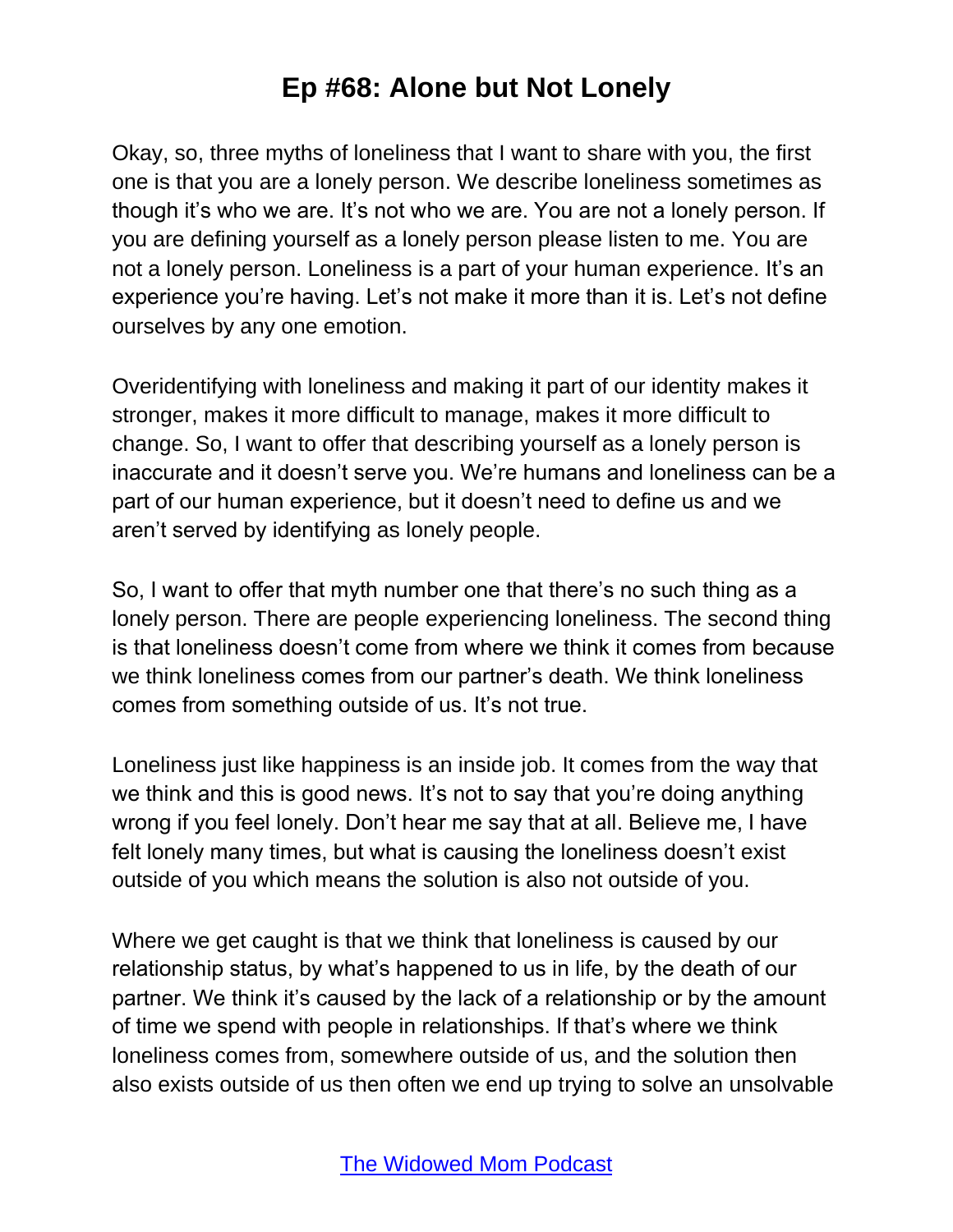problem. We ended up rebounding into relationships that we aren't really ready for, we end up chasing things outside of us which is so futile. We spin our wheels.

The truth is that the reason we feel lonely isn't because our partner died, it doesn't have anything to do with what's going on outside of us as adults, it's because of how we're thinking. Thoughts cause feelings. Again, not right/wrong, not good/bad just thoughts cause feelings. Once you know this then you can start to contemplate a future where you are alone, but not lonely. That's how I felt for the longest time when I figured this out. I wasn't dating anyone. It took me over, well almost four years before I started dating someone after Hugo died.

In the early days I was lonely. When I discovered this work and I realized what was going on in my brain I changed that for myself and I got to a place where I actually didn't feel lonely, I was quite content. I enjoyed my own company and that's such a powerful place to be if we do want another relationship because then once we've mastered that and we realize that we can create our own emotional state and we can meet our own emotional needs because we're not broken and there's no missing piece as the Shel Silverstein book touts, then we can enter into a new relationship because we're looking to give not because we're trying to fill a void.

So, it is possible that we can be alone but not lonely. Conversely, however, we can be with people and not lonely, right? We can be lonely but not alone. So, what's really happening there? Because you've been there, right? You've been around other people, maybe before you became a widow, but certainly since you became a widow, I guarantee it. You've been around people, they've been physically near you but yet you felt alone.

If loneliness were caused by our proximity to other people, why were you feeling alone? Because here's what's really happening. This is what I hear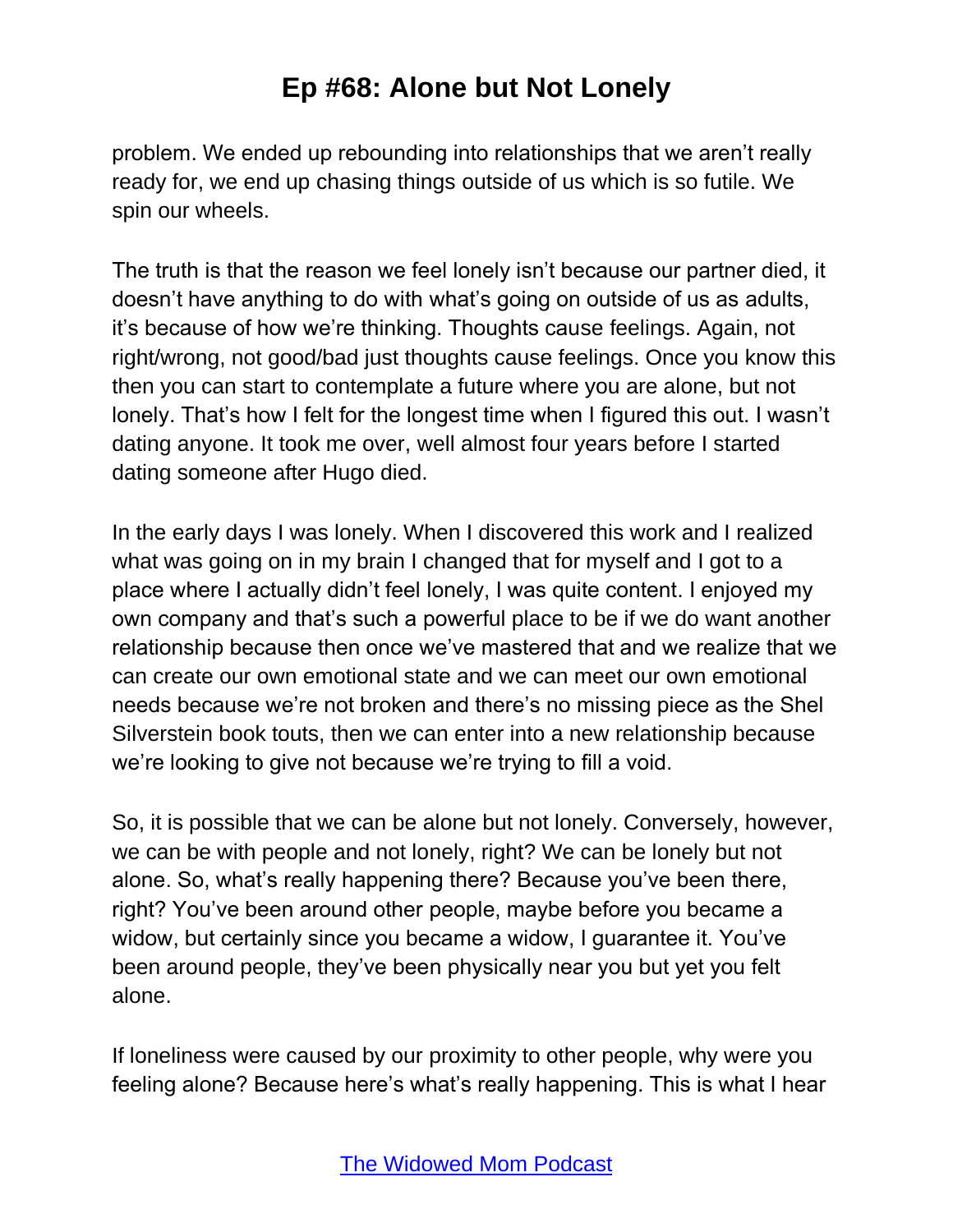all the time. This is what I used to experience myself. We're in a crowd of people or a group of people, maybe they're our old friends, maybe they're our co-workers, people are around us. But in our mind we're thinking about how he should be here and how we miss him so we're physically present, but mentally somewhere else and we're arguing with what happened and it wishing it were difficult.

Often we're thinking, "Nobody understands what it's like to be me. Nobody gets me." Does that sound familiar to you. These thoughts cause disconnection. They block us from the opposite of loneliness which I propose is connection. When we're feeling disconnected, when we're feeling lonely, when we're feeling misunderstood and isolated and cut-off, guess how we show up.

Humans who feel that way isolate, we disconnect, we disengage. We're physically there, but we're mentally somewhere else. We pull into ourselves and we shrink and maybe we go through the motions in a conversation, but we're not fully engaged. We're not fully present. We're not actually showing up as authentically who we are. We're trying to manage our image. We're holding our cards closer than we normally would.

We're not really showing people because we're feeling lonely or disconnected or isolated. We're not really showing people what's really going on for us which creates more disconnection, more isolation, more loneliness. Can you see how we do this? It makes sense, right, that we get caught in this trap because of how we're thinking about the people around us and we feel so isolated and then we further isolate and we create more isolation. We aren't feeling connected and so we don't show up the way a person who's feeling disconnected would and we don't create more connection.

Now, this could be even more complicated, historically speaking, based on how you grew up. Maybe you some insecure attachment as a child that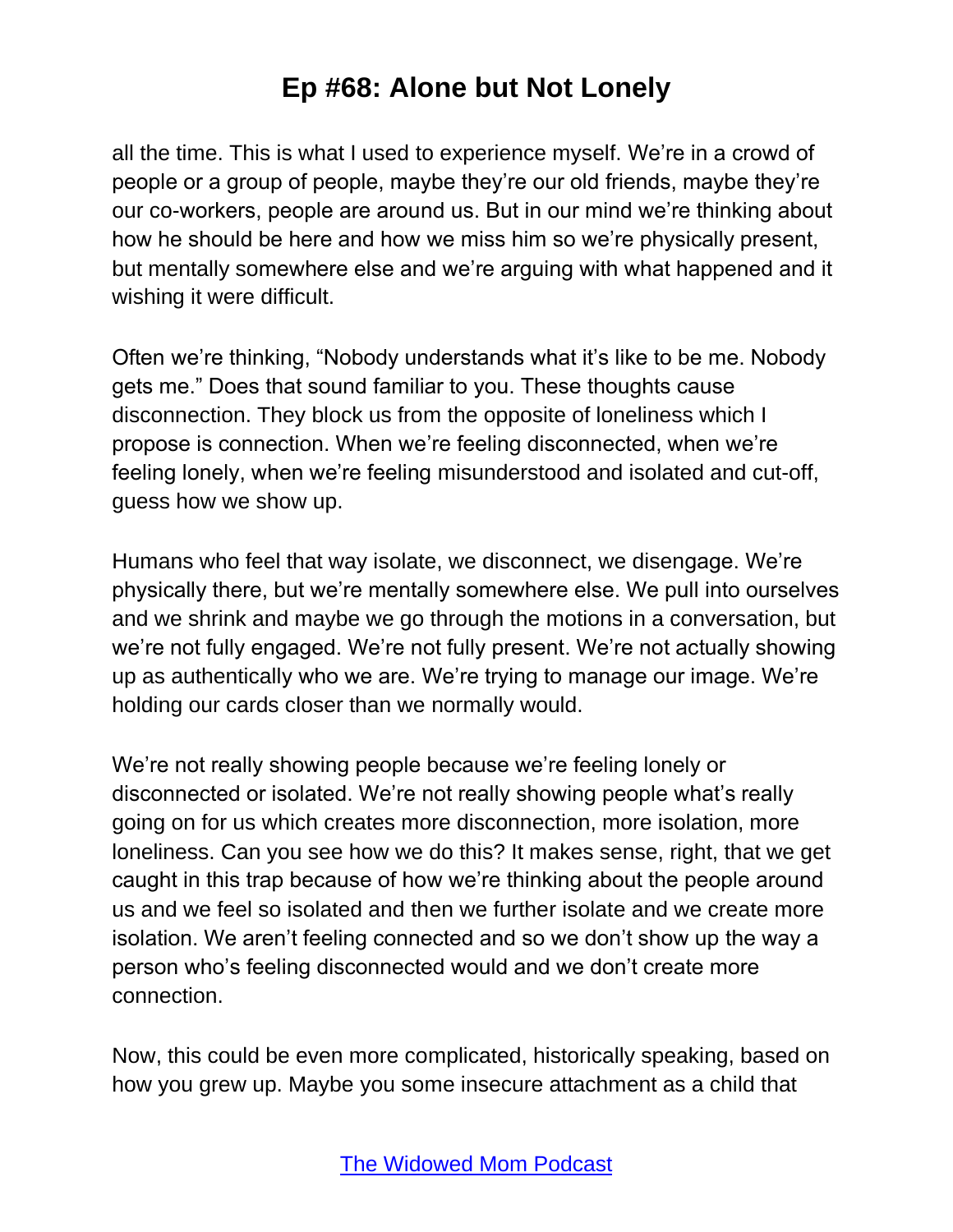carried into adulthood meaning that you didn't get the love and connection that other children did. Maybe you expected abuse or neglect. Maybe you didn't have a safe base from which to explore the world. Sometimes when those issues don't get resolved we carry them into our adult relationships. We fear being abandoned and we struggle to let people get close. We don't show up authentically because we're afraid of getting rejected. So, because we don't show people the real us, we never really give them a chance to get to know who we are and to build authentic connections.

Maybe for you, maybe you got past that with your partner. Maybe you think that your partner was the only one who really got you, the only one you could really be authentic with, the only who was safe for you, and without that physical relationship in your life you pull back into your shell and you don't show up the way you showed up around your partner. Other people don't even get to see the real you.

So, it makes sense then, right? If we have a secure sense of attachment and a positive sense of self then being with ourselves doesn't feel lonely. We can actually enjoy solitude and when we're with other people and we have a secure sense of attachment and a positive sense of self because we show up authentically as who we are, we experience deeper connections with other people. But when the opposite is true and we have a negative sense of self or we have some insecure attachment we don't enjoy being with ourselves and we often don't enjoy being with other people.

Then it's made all the more complicated based on the beliefs that we had about our spouse and their significance in our life and their loss. But connection is something we can create with our thinking, so all is not lost here. I love giving this example from my own life because it was the first time where it really hit me and it hit me. Like, it smacked me over the head. You've probably heard me tell this story before, but it was just such a powerful moment for me.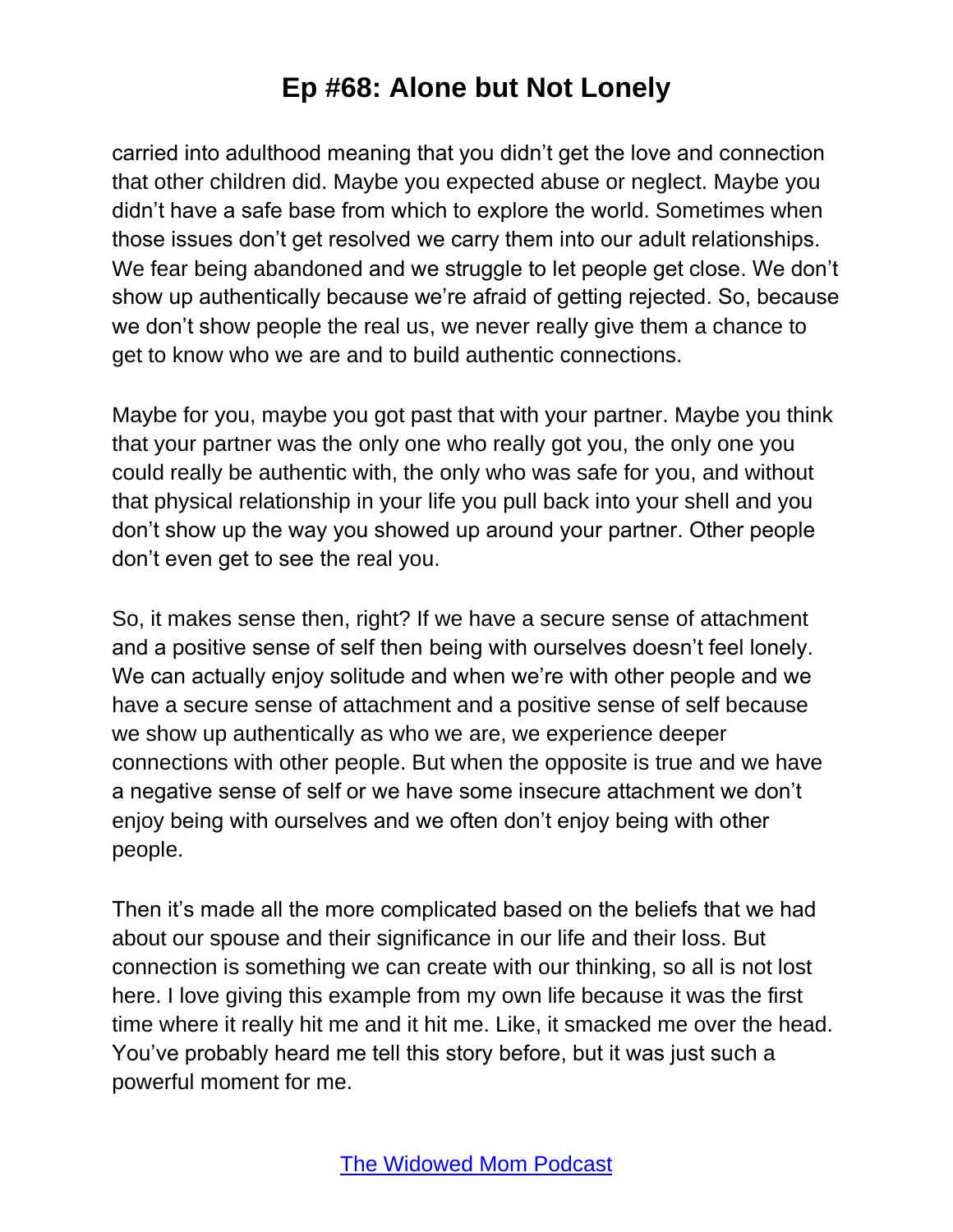So, I'm in my parents' cabin in Colorado which is a place that Hugo loved to go. He loved going there, he loved watching my dad build that cabin and following along with the progress and only a few weeks before he died we had hiked up a 14er, totally unprepared and had plans to go back the next summer and do another one.

So, I'm sitting in the main room in the cabin which has just all of these beautiful windows looking at the mountains kind of cabins in the valley, looking up at the mountains and I'm with my daughter and I said something about I just wish Hugo were here. In that moment I was really feeling disconnected from him. I was feeling that kind of longing. Just longing for him to be there and to be sharing that view with us because I knew how much he loved it.

And my daughter looked at me almost in disbelief. I swear sometimes she is such an old soul, but she looked at me and she said, "Momma, he is here." Like, how can you not think that he's here? And it just hit me, I'm here experiencing a disconnection. I am here experiencing a longing, she is right next to me and she's feeling connected. The only thing that's different is what's happening in our mind.

She has given herself permission to belief that he's with us, he's here. I haven't. In that moment I realized connection has nothing to do with whether is physically in the room with us and everything to do with how we choose to think of them. It just hit me like a ton of bricks. I'll never forget it.

So, that's what I want you to be thinking about. Loneliness, it is a part of our human experience. It's not something you've done bad, right? It's not something you need to get away from, but you want to understand where it came from. You want to know that it come, it isn't currently coming from anything outside of you. It's coming from the way that you are thinking about what's happened in your life, the way that you are thinking about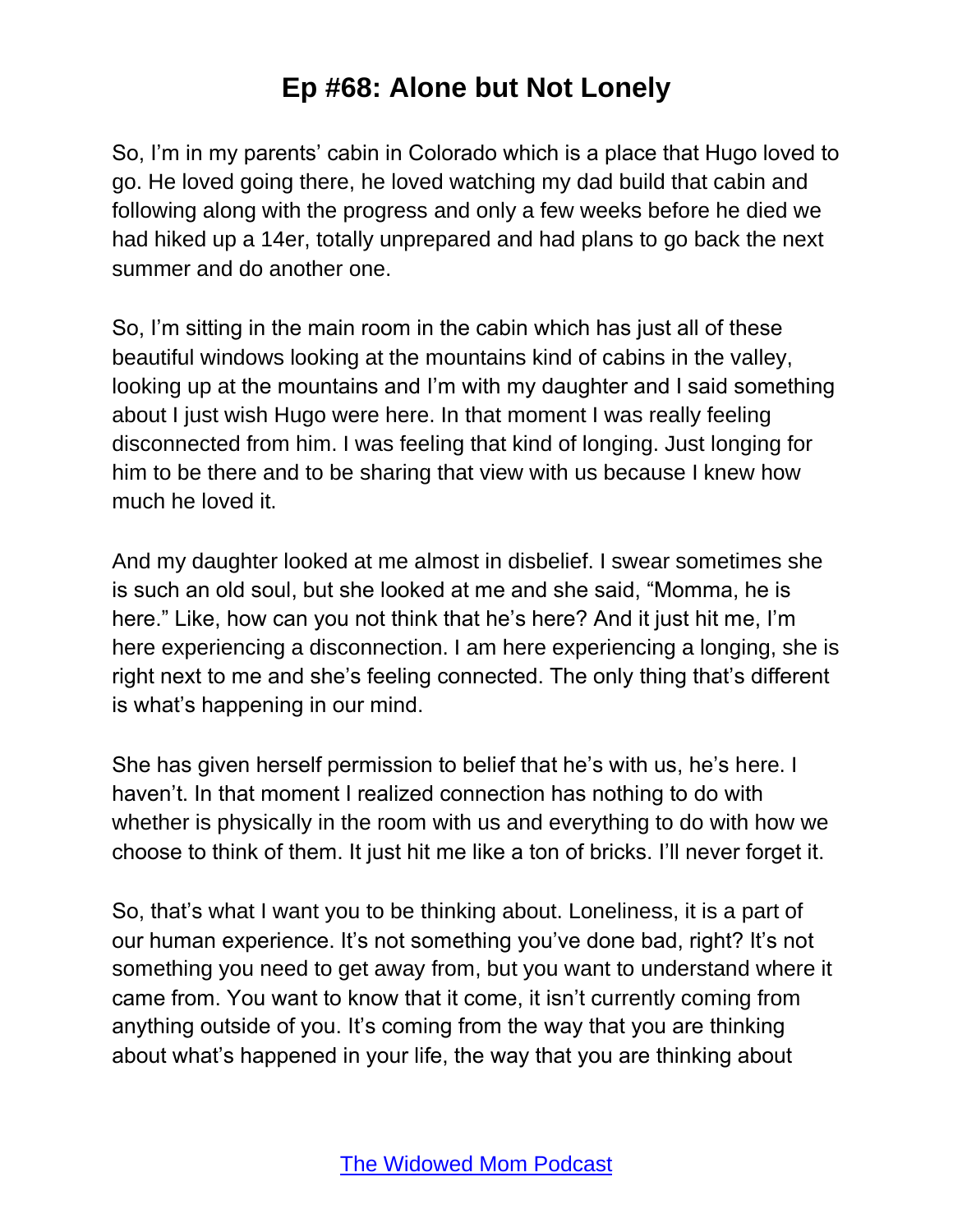what's going on around you. When you understand that, if you want, you can change it.

So, recapping so far, you are not a lonely person. We are not lonely humans, we are humans experiencing loneliness, and your partner's death or something outside of you didn't cause your loneliness. Loneliness, just like happiness, is something that comes from the inside. All emotions do and that's amazing news, okay?

The third myth is that loneliness can only be viewed as a problem, but what if that's not true? Now, if we don't deal with loneliness clearly as I explained, some of the impacts of loneliness, it can be experienced as a problem, but that doesn't mean that it's the only way that we can look at it; that loneliness is a problem.

I want to offer to you that you consider that loneliness could be an opportunity, and before you shut off the podcast or want to pull out your earbuds or punch me through your device, I hear you, this is not a platitude. This is not me trying to put lipstick on a pig or find the silver lining, this is me sincerely telling you that if you aren't content being by yourself, there's something you're missing about yourself because you're wonderful. You're amazing. There is nothing about you in my highly biased opinion that isn't enjoyable.

So, if you see loneliness as an opportunity to get to know yourself, so powerful. I don't feel lonely because I've done a lot of work to understand who I am and I have a good relationship with myself. I have nurtured and chosen to think loving and compassionate thoughts about myself. Therefore, I'm okay with who I am including, especially, my human flaws.

This doesn't mean that I have changed myself so that I can love myself and be okay with myself. It means I have changed the lens through which I view myself and it is now one of compassion and love which allows me to love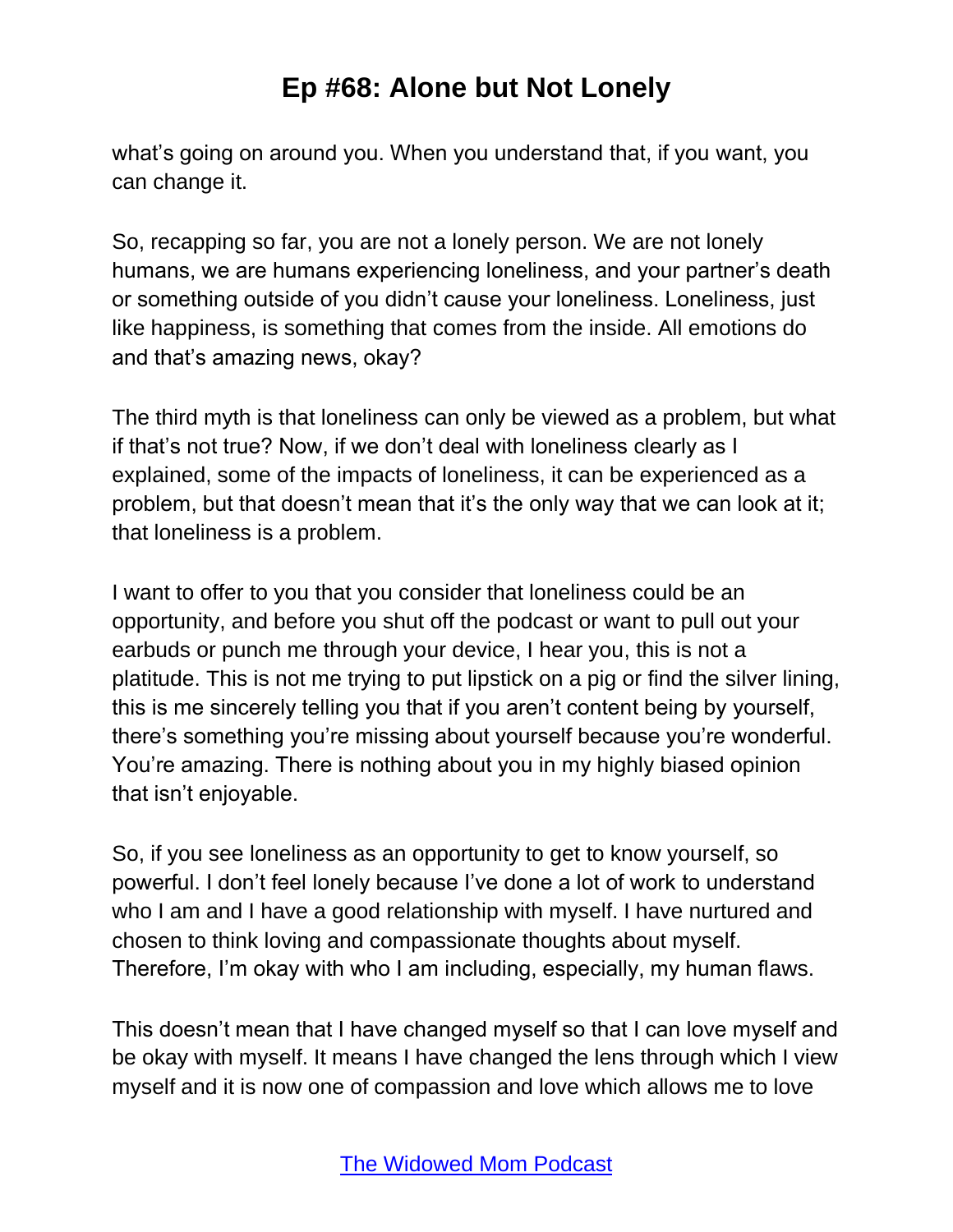myself as who I am for who I am, the imperfect human that I am. Again, I'm not saying loneliness is right or wrong or that someone I'm better than you. What I'm saying is that spending the time to get to know yourself, to investigate yourself in a way that helps you learn about who you are and accept yourself for who you are without changing is what gets you to the point where you enjoy your relationship with yourself and you can be alone but not lonely.

Loneliness can be the opportunity to go back and do the work that increases our sense of self-acceptance, and self-love, and self-compassion and what a beautiful thing to do. Because think about how much healthier, if you want a relationship in the future, could that next relationship be because you've done that work. How much more enjoyable is it to be a human on the planet when you can love yourself even with all of your imperfections and flaws.

So, what I want you to consider is are you accepting yourself just as you are? As a whole person who is both good and bad, both beautiful and ugly? Are you opening into yourself? Are you comfortable being with yourself? Are you connecting to yourself? If not, could loneliness be the sign that says, "Let's do this"? There's someone in here and she deserves to be loved and heard and known by you. Loneliness isn't just a problem. If we don't deal with it it's going to be, but it's also an opportunity for us to get to know ourselves and that's what I want for you. I want you to be in that place where you know yourself, you love yourself, you're comfortable with yourself, you feel good in your own skin.

That doesn't mean change anything to get there, that means change the way you think about yourself to get there, and then from that place whether you're by yourself or with others. If you're by yourself you're enjoying solitude and you're feeling connected to yourself. Maybe you're feeling connected to nature. You're feeling connected to people who aren't physically present with you and you're in love with life and with being on the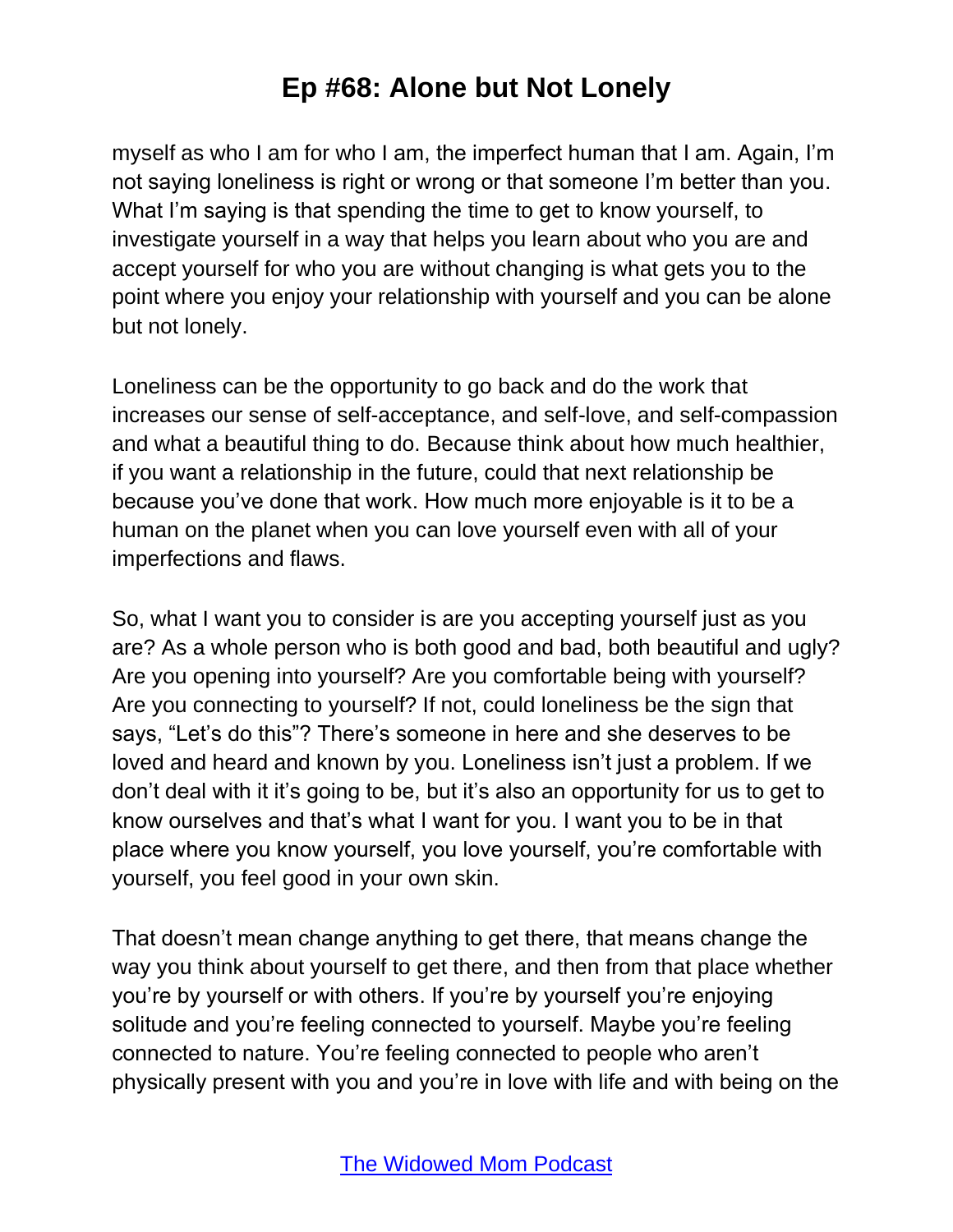planet. When you are with people your relationships aren't superficial and you're not people pleasing because you're comfortable with yourself, and you know that other people's opinions are theirs. You don't hold back, you show up authentically as you. So, you're winning when you're alone and you're winning when you're with people. That's what's available to you and starting to change how you think about loneliness is the first step.

So, let's review. You're not a lonely person. You're having the experience of loneliness. Loneliness is not good/bad, right/wrong, it is also not caused by anything outside of us. And loneliness isn't something we have to just define as a problem. It can be an opportunity, an invitation, a window, a door to get to know who really are and love her. It can be an opportunity to have a richer, more satisfying relationship with yourself which will set you up for a more authentic, more satisfying, deeper, more meaningful relationship with those around you. Okay?

That's what I want you to know about loneliness. Now, again, if you don't have a dog or a cat and you would benefit from a plant, I'm not saying don't go do those traditional things that people tell us to do to help with loneliness. If you can get out and be around people, great. But listen, those things, in and of themselves will not change your feeling of loneliness.

You can still think in ways that create loneliness even in the presence of other people, of a lovely dog. Right? You still have to consider the way you think about those things if you want to experience connection because connection and loneliness come from our mind and they are opportunities to get to know ourselves better.

All right, I hope you have a beautiful week and I hope you remember that no matter how you feel, I love you. And in all seriousness, you've got this. All right, take care. Have a beautiful week. I'll see you next time. Bye-bye.